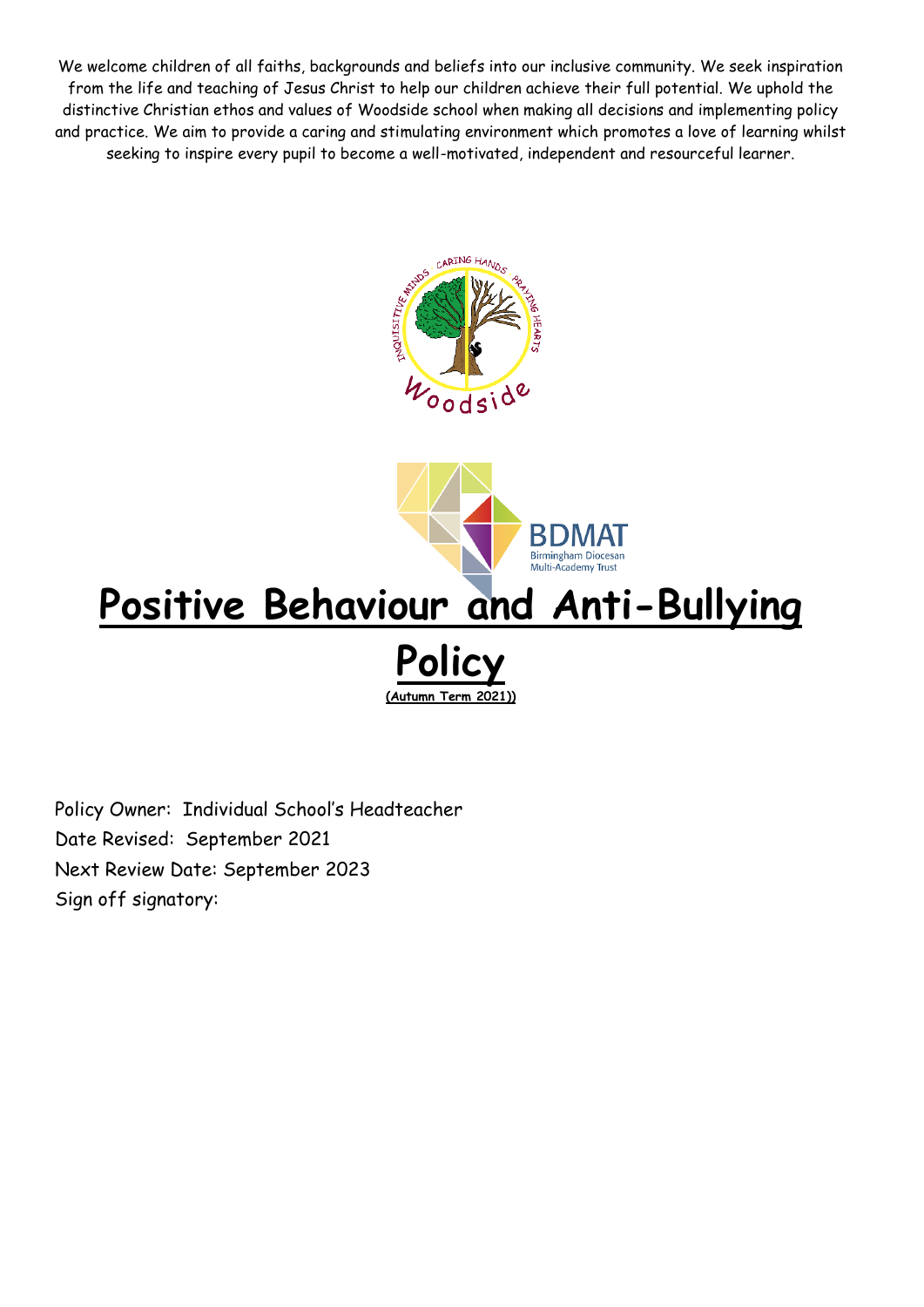# **Woodside C of E Primary School Positive Behaviour and Anti Bullying pPolicy**

At Woodside Primary School we aim to encourage shape the children into well rounded, responsible members of society with a lifelong enthusiasm for learning. We believe that everyone is created in the image of God and is of infinitive worth. The school's behaviour policy is based on Christian Values. We are guided by our Christian mission 'Life in all its fullness' (John 10:10). In our Christian community relationships are based on these core values: love, respect, hope, forgiveness and challenging injustice. Reconciliation and forgiveness are central to the Christian gospel and the notion of a fresh start is a key part in our behaviour policy.

Our school is an inclusive school that works hard to meet the needs of all our children. We aim to be a school where children feel safe in order to be confident learners. At times children need help and support to manage and articulate their emotions which is at the heart of our behaviour policy. Children who find it most difficult to conform to expected behavior need to be treated with respect and made to feel valued. Effective teaching and learning is dependent upon positive relationships between staff and pupils as well as peer on peer relationships. It is essential that staff are consistent when enforcing the school rules and setting high expectations. Staff will always challenge unacceptable behaviour and language.

The success of our policy is not tested by the absence of problems but in the way in which we deal with them.

At Woodside Primary School we will:

- Provide a calm and purposeful working environment where children can develop socially, emotionally, spiritually, physically and academically.
- Encourage and support children to be the best they can be.
- Encourage increasing independence and self-discipline.
- Draw attention to positive and good behaviour (rewarding and celebrating children who display these attributes).
- Encourage children to develop and there by develop as individuals.

At Woodside we focus on developing positive relationships and celebrating expected behaviour, encouraging all to meet our high expectations. These good behaviours are celebrated in a variety of ways including; housepoints, praise postcards, weekly Headteacher awards and half termly star pupils. There are opportunities for children to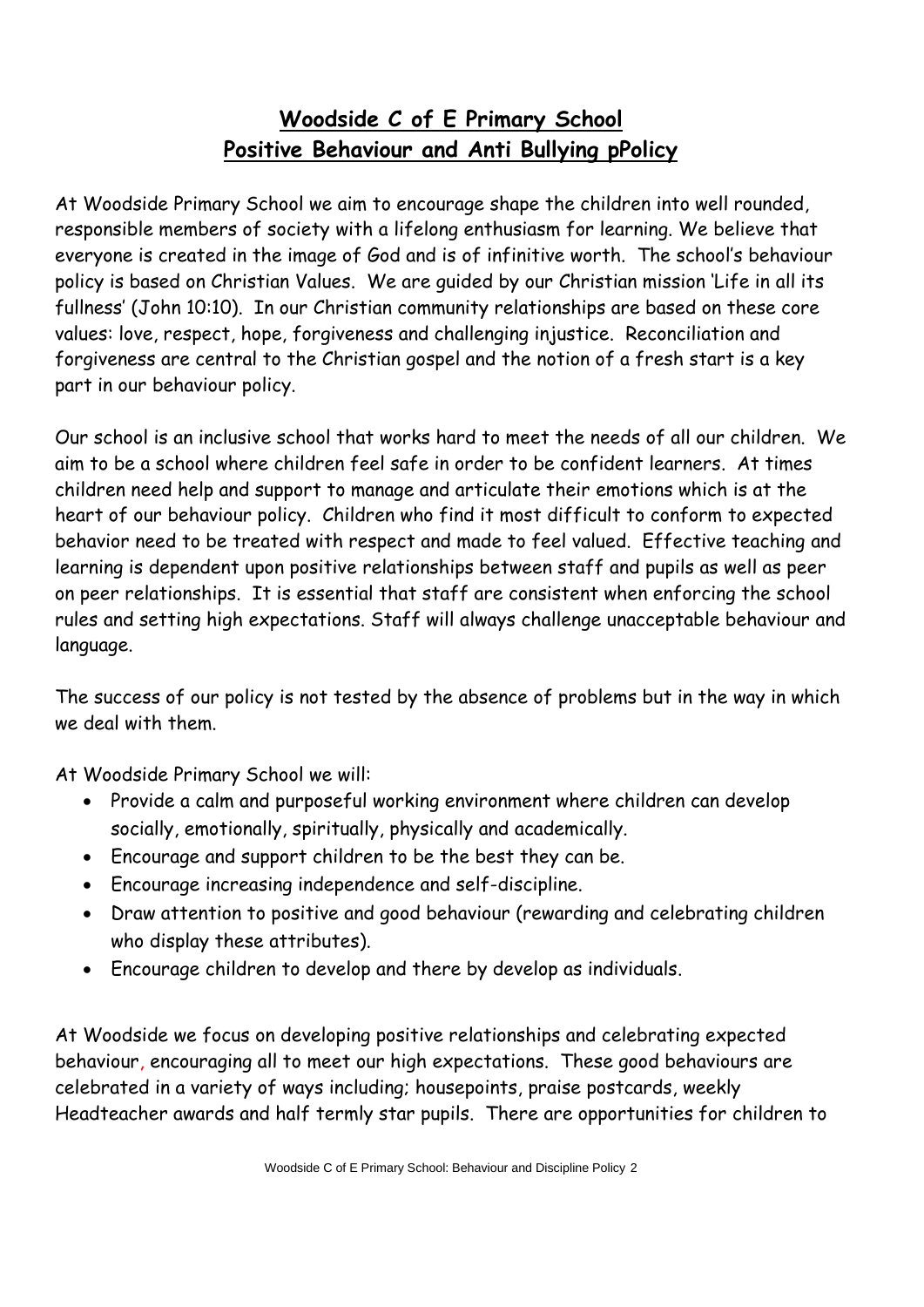adjust their behaviours with support if needed. Where this does not happen there are consequences in place to enable the children to reflect on their behaviour and be supported where necessary.

# **Promoting Positive behaviour**

All adults in school will:

- Develop strong and positive relationships with children.
- Provide a warm welcome to children in school.
- Model expected behaviours by their attitudes and conduct.
- Encourage and celebrate children's achievements within school.
- Ensure clear and consistent routines are in place around school.
- Treat each child as an individual.
- Work in partnership with the pastoral team to support behaviour.

# **Children will:**

- Be responsible for their own actions
- Conduct themselves in a manner which keeps themselves and others safe.
- Show empathy for others.
- Be fair
- Reflect on their actions in order to change behaviour where necessary

# **Parents Will:**

- Demonstrate a positive attitude at home about school, teachers and the importance of education.
- Keep open communication with a child's teacher about concerns arising.
- Monitor homework to make sure it is completed on time.
- Refrain from debating/discussing school issues on social media.

# **The Governing Body will:**

- Support with the implementation of the behaviour policy.
- Provide support to the headteacher regarding disciplinary issues and exclusions.
- Review and monitor the effectiveness of the policy.

# **Whole School Reward Systems:**

- Genuine praise
- Praise Post Cards
- Headteacher awards (celebrated every Friday)
- Housepoints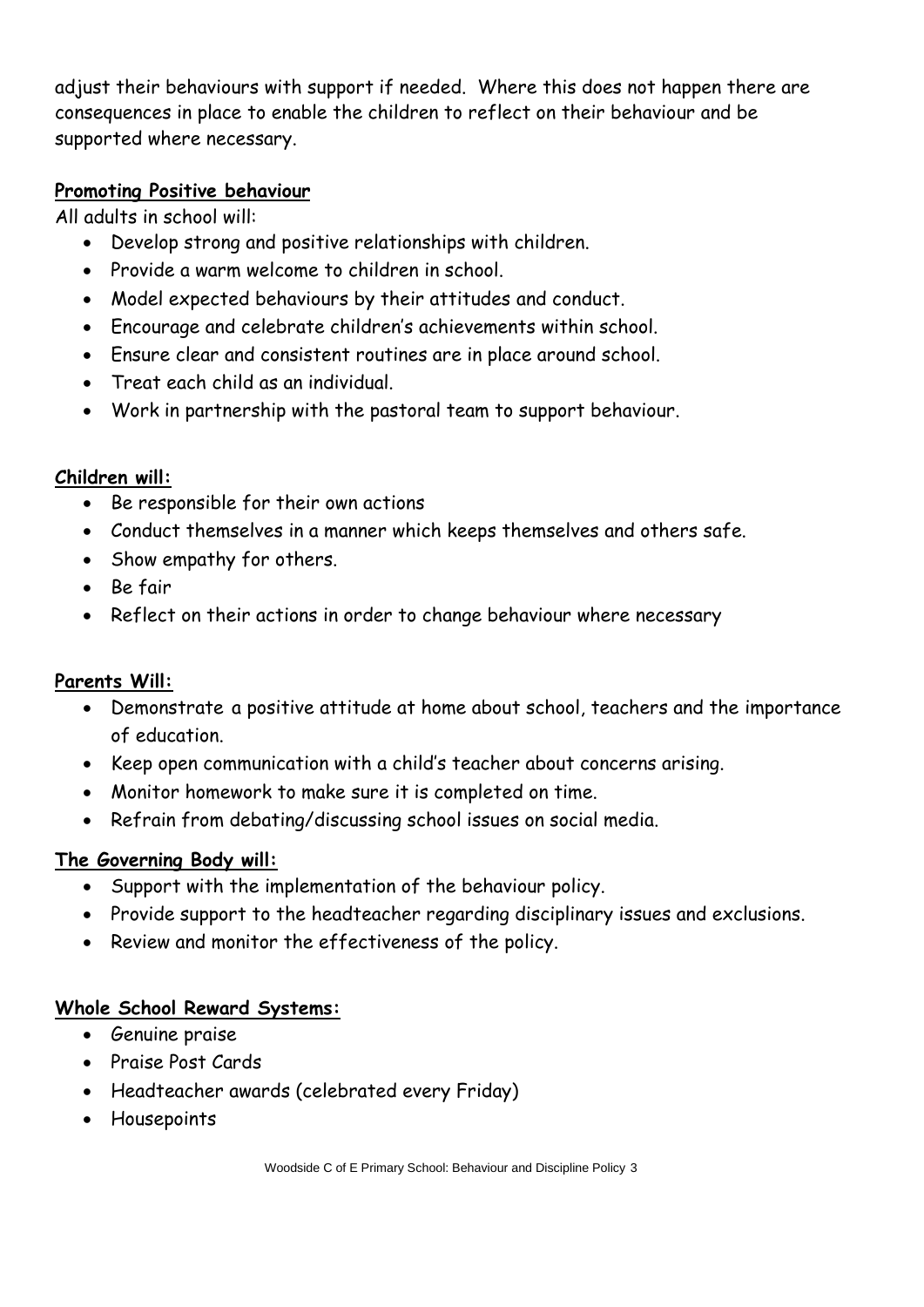- Individual housepoint certificates bronze, silver and gold
- Merit badges (awarded on a Friday when ten housepoints have been accrued)
- Star Pupil (given to one member of the class per half term)

# **Positive Behaviour Management System**

Management of behaviour in classrooms should be based upon high expectations, positive reinforcement and support. All teaching and support staff should follow a consistent model in response to behaviours which are either disruptive or do not adhere to the positive learning behaviours agreed within class. Pupils should be clear about expectations of behaviour within lessons and of our wider school rules.

# Three step system:

- 1. First warning: Choose to change Eg: 'I've noticed that…….. I need you to………so that you and others can learn.'
- 2. Second warning: Choose to have support Eg: 'You are continuing to…… What can we do to help?' At this point the child may choose to move next to an adult or try to verbalise the support that they need- help with work/ manage distractions
- 3. If the behaviour continues, the decision is made by the adult to provide support / space for the pupil to reflect and adjust their behaviour. This may be asking the pupil to work with an adult/ move to another area of the classroom or a supervised space where the pupil can either continue with their task/ complete a different task or have some time to regulate and reflect.

This may be enough to the pupil to re-engage with the learning. Where appropriate, further consequences may be required, in line with the school behaviour policy.

# Consequences include:

- Completing work at breaktime in class and supervised by an adult.
- Parents informed by either the pupil themselves or the teacher completing a 'reflection' form *Both will require a conversation with the pupil to encourage reflection and positive change*

Step 3 will always be recorded in the class behaviour book. These will be monitored by the Behaviour manager. Where behaviour of an individual pupil does not improve, a class report will be implemented.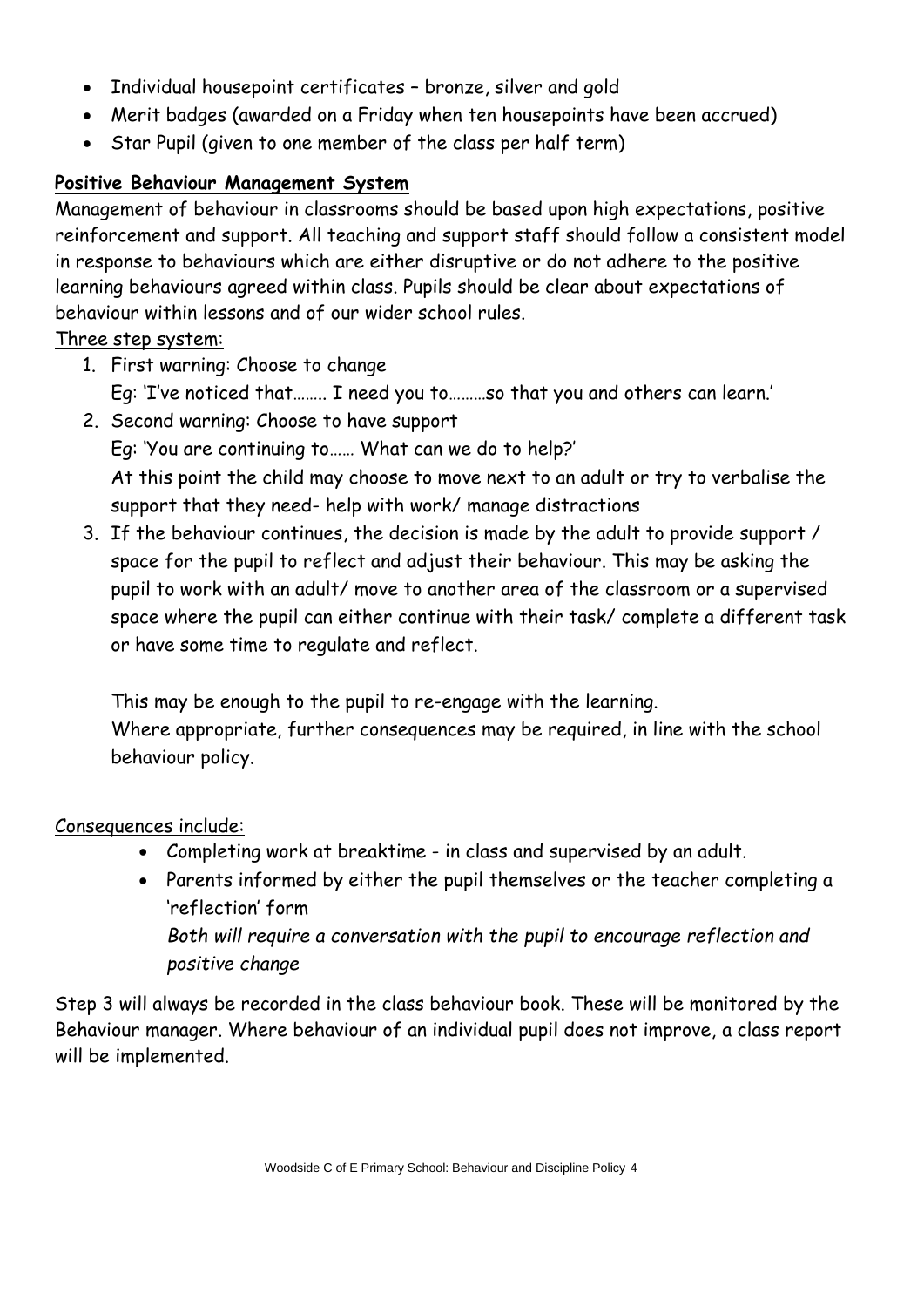# Class report

The decision for a pupil to move onto a class report will be in discussion with member of SLT who will arrange for a meeting with parent(s) and class teacher. The class report will be used to monitor behaviour in each lesson over a week. This goes home each day and will be reviewed at the end of a two week period. After this period, if further support is needed, an individual behaviour plan will be agreed.

#### Serious incident/ serious class disruption:

In the event of a serious incident or serious class disruption, a red card will be sent to the office whereupon a member of SLT will respond with immediate support. In the event of danger or significant impact on other children, the class will be removed while the individual pupil remains supervised.

#### **Response to inappropriate behaviours**

School will not tolerate anti-social behaviour and this will be taken seriously and consequences will reflect the age of the child and the severity of the behaviour. Depending on the severity and individual case, staff will inform the Senior Leadership Team and the Headteacher and parents/carers will be informed. (Examples of anti -social behaviour include fighting, showing disrespect, discriminatory comments on the grounds of gender, sexuality, race and religion, peer on peer abuse, aggression towards other pupils or adults, severe argumentative behaviour and theft of property). The school will use Restorative Practices (RP) to develop community and to manage conflict and tensions by repairing harm and building relationships.

It is a process that puts repairing harm done to relationships and people over and above assigning blame and dispensing punishment. It shifts the emphasis from managing behavior to focusing on building, nurturing and repairing relationships.

We are firmly convinced that a whole school approach can contribute to:

- 1. Happier and safer schools
- 2. Mutually respectful relationships
- 3. More effective teaching and learning
- 4. Reduced exclusions
- 5. Raised attendance
- 6. Addressing bullying behaviour
- 7. Raising morale and self esteem
- 8. Promoting a culture of inclusion and belonging
- 9. Increasing emotional literacy

As part of the RP process, child and staff could be involved in meetings and circle time that include;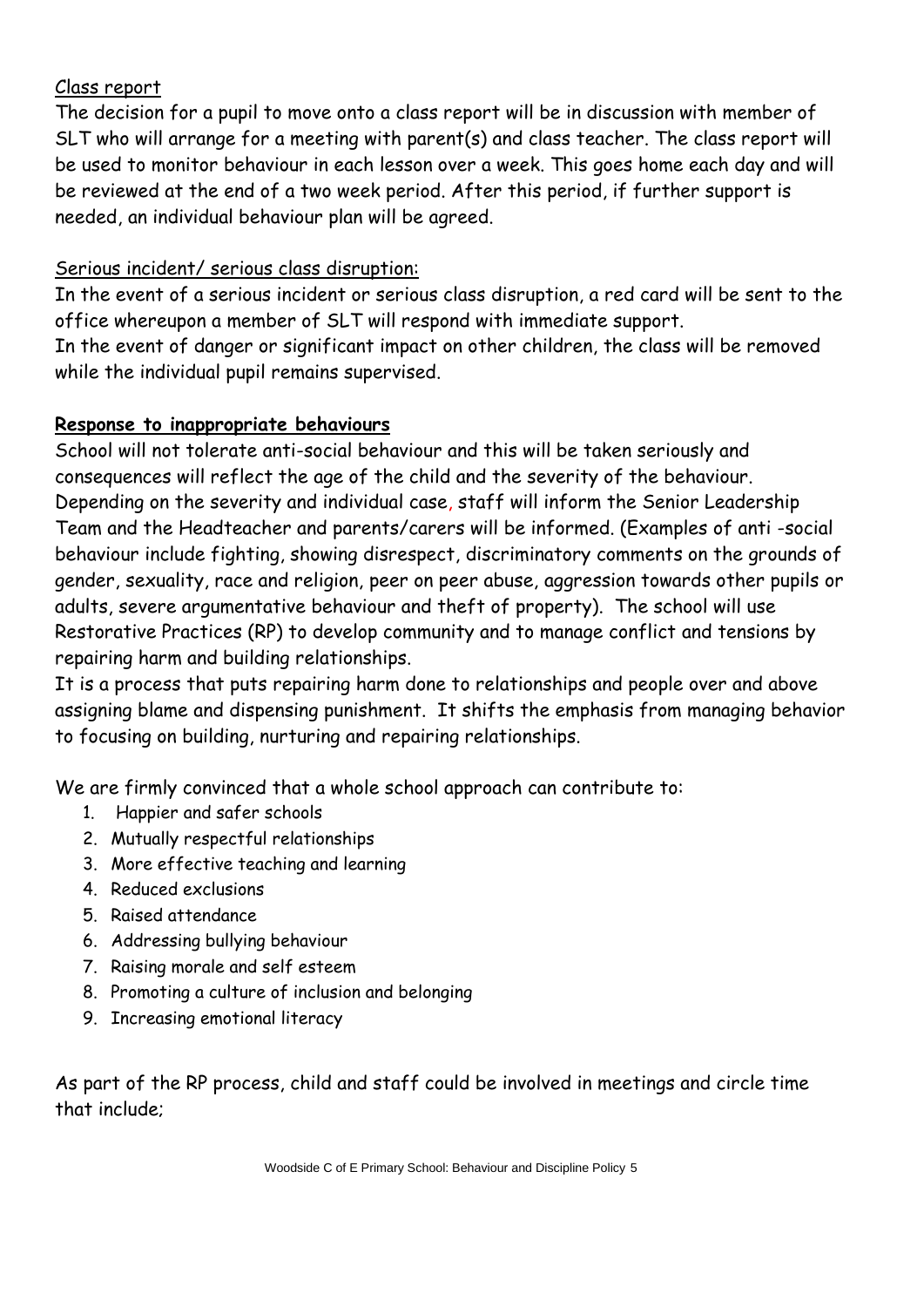# The five RP questions

- 1. What happened?
- 2. What were you thinking about at the time?
- 3. What have your thoughts been since?
- 4. Who else has been affected by what you did?
- 5. What do you think needs to happen to make things right?

If a child has been harmed by the actions of others, which could include both staff and children, questions could include;

- 1. What did you think when you realised what had happened?
- 2. What have your thoughts been since?
- 3. How has this affected you and others?
- 4. What has been the hardest thing for you?
- 5. What do you think needs to happen to make things right?

Restorative Practice is NOT just about the questions. It is about a process that seeks to be fair: allows free expression of emotions and significantly is about offering high levels of support, whilst challenging inappropriate behavior through high levels of control, encouraging acceptance of responsibility and the setting of clear boundaries.

Please note that all school staff, teaching and non-teaching have had basic training about Restorative Practices whilst many have also attended enhanced training to ensure that our intentions translate into actions.

Consequences used:

- Both parties talk through the conflict with an adult mediating.
- A written letter of apology.
- Miss part/all of playtime.
- Removal from class room for "calming down time"
- Pupil writes a letter home explaining their behaviour which is signed by the pupil, teacher and parent needs to sign it and return it to school.
- Pupils with a behaviour plan will be issued with a behaviour chart/report to be completed by the class teacher daily.
- Red Cards these are available in the classroom in case a member of staff needs immediate adult assistance (child sent to the headteachers office with card)
	- **At the heart of the above is that each day is a fresh start.**

#### **Supporting children with additional needs**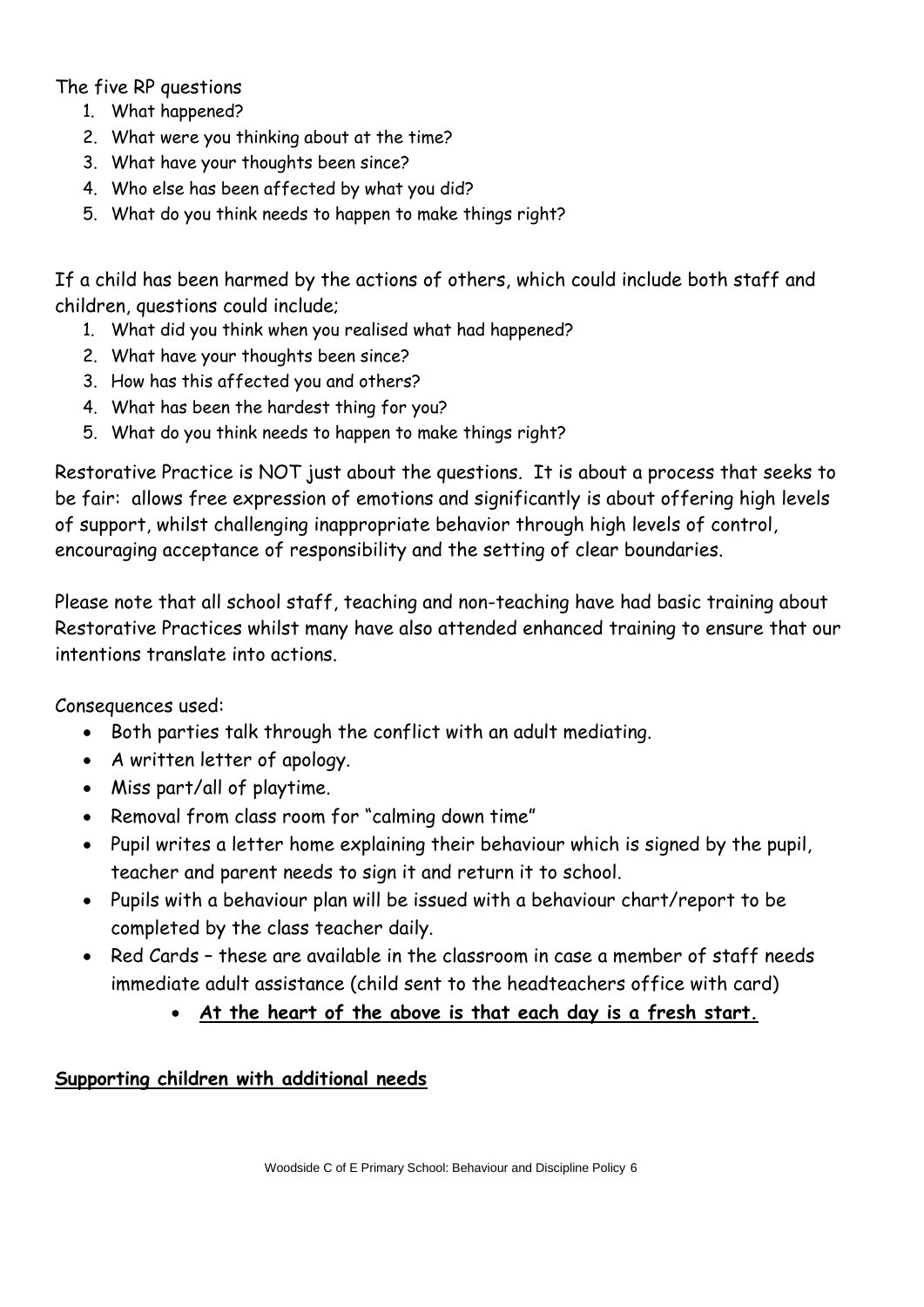This policy is inclusive for all children in our school however it may need to be adapted to support children with particular needs and may result in an individual behaviour plan.

# **Individual behaviour support plans**

If a child has particular needs and the class teacher in conjunction with the SENDCO thinks it is appropriate an individualised behaviour system will be created and reviewed on a weekly basis.

All staff receive relevant training to enable them to be trauma aware. This includes attachment training, childhood trauma and safeguarding training. If a child is showing distressed behaviour or relationship seeking behaviour then an individualised behaviour support plan may be put into place. All stakeholders will be involved in this.

# **After School Clubs (external provider)**

Any child displaying anti social behaviour whilst under the provision of an external provider will be referred to a member of staff on site and will be dealt with according to the policy.

# **Woodpeckers (wrap around care)**

This school policy is followed when children attend Woodpeckers.

# **Inclusion statement**

We are committed to ensuring that all children, irrespective of ability, gender, ethnicity, religion, social background, language or disability are treated with equality in all aspects of the Positive behaviour and Anti-Bullying policy.

# **Role of the head teacher**

- It is the responsibility of the headteacher, under the School Standards and Framework Act 1998, to implement the school behaviour policy consistently throughout the school, and to report to governors, when requested, on the effectiveness of the policy. It is also the responsibility of the headteacher to ensure the health, safety and welfare of all children in the school.
- The Behaviour manager and headteacher support the staff by implementing the policy, by setting standards of behaviour, and by supporting staff in the implementation of the policy.
- The Behaviour manager keeps records of all reported serious incidents of misbehaviour including allegations of sexual harassment.
- The headteacher has the responsibility for giving fixed-term exclusions to individual children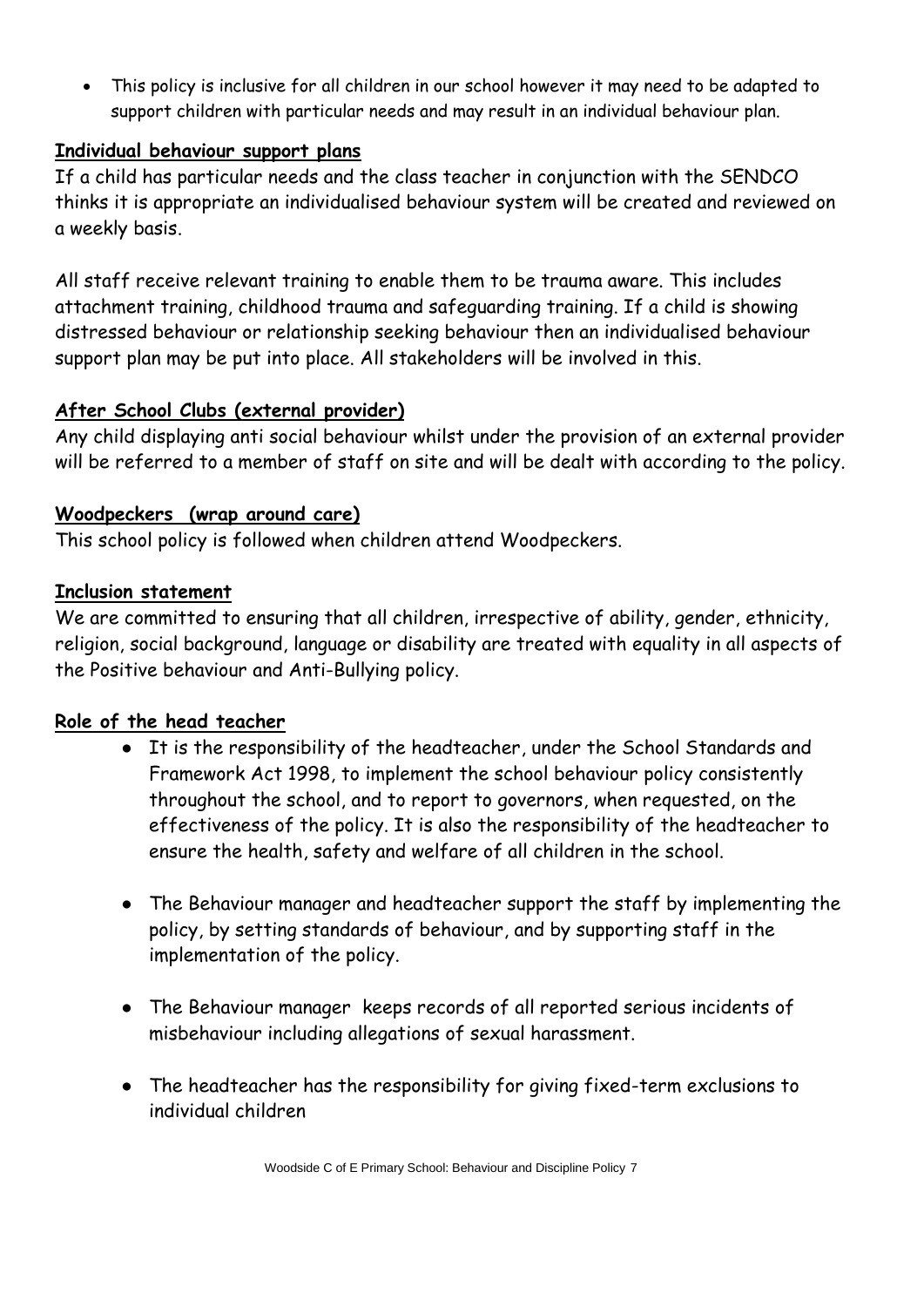- for serious acts of misbehaviour

who repeatedly disobey their teacher's academic instructions or where allowing them to remain in school would seriously harm the education or welfare of the child or others in school

For repeated, or very serious acts of anti-social behaviour, or where the child in question would seriously harm his/her education or welfare or that of others in the school the headteacher may permanently exclude a child.

• The behaviour of children outside school can be considered as grounds for exclusion

# **Fixed and Permanent Exclusions**

- o Only the headteacher (or acting headteacher) has the power to exclude a pupil from school. The headteacher may exclude a pupil for one or more fixed periods, for up to 45 days in any one school year. The headteacher may also exclude a pupil permanently. It is also possible for the headteacher to convert a fixed-term exclusion into a permanent exclusion, if the circumstances warrant this.
- o If the headteacher excludes a pupil, she/he informs the parents/carers immediately, giving reasons for the exclusion. At the same time, the headteacher makes it clear that they can, if they wish, appeal against the decision to the governing body. The school informs the parents how to make such an appeal.
- o The headteacher informs BDMAT and the chair of the local governing committee about any permanent exclusion, and about fixed-term exclusions beyond five days in any one term.
- o The governing body itself cannot either exclude a pupil or extend the exclusion period made by the headteacher.
- o The governing body has a discipline committee which is made up of between three and five members. This committee considers any exclusion appeals on behalf of the governors.
- o When an appeals panel meets to consider an exclusion, they consider the circumstances in which the pupil was excluded, consider any representation by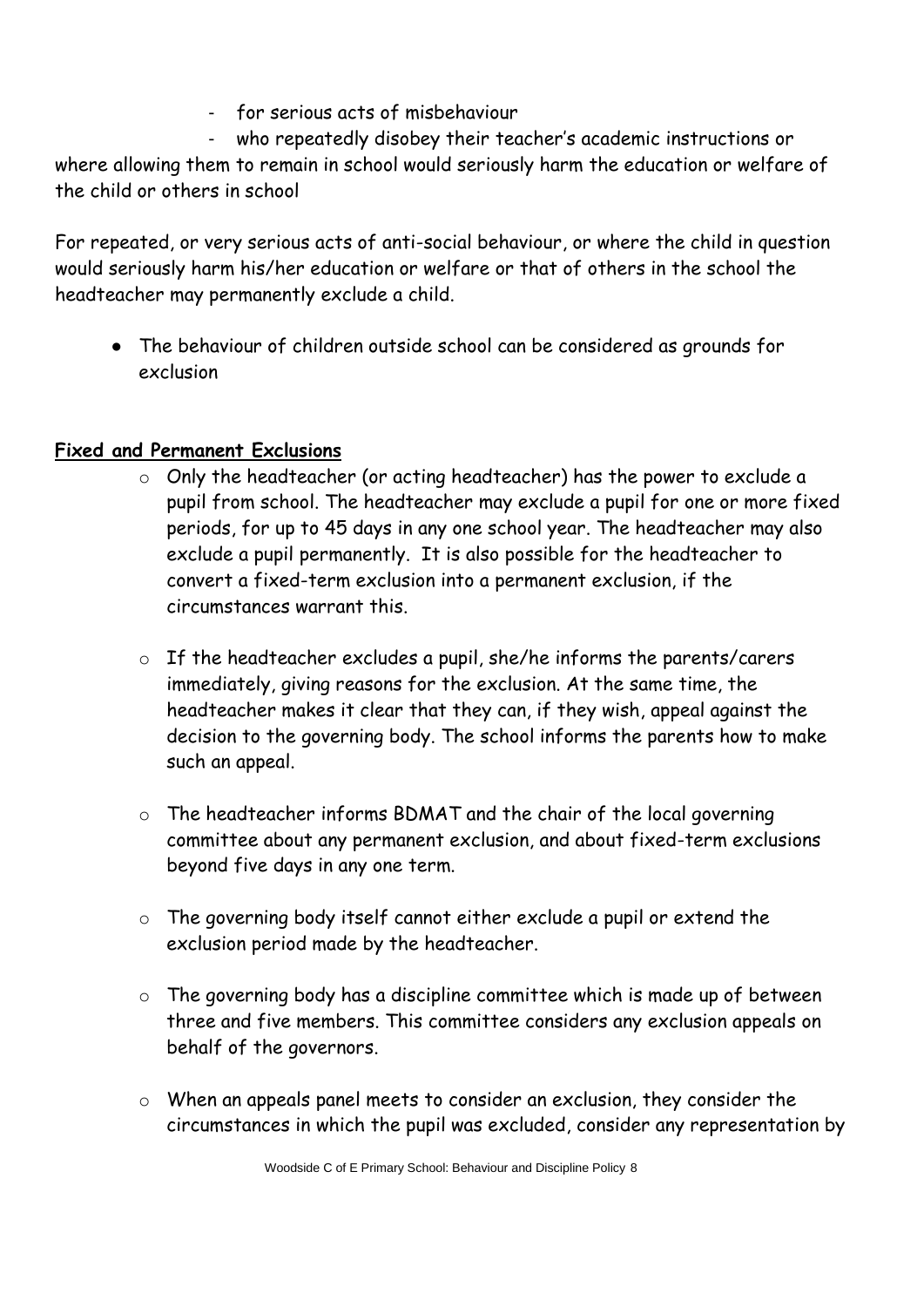parents, and consider whether the pupil should be reinstated.

o If the governors' appeals panel decides that a pupil should be reinstated, the headteacher must comply with this ruling.

#### **Anti Bullying**

We are committed to providing a caring, friendly and safe environment for all pupils so that they may learn in a relaxed and secure atmosphere. Bullying of any kind is unacceptable. If bullying does occur, all pupils should feel able to tell an adult and be confident that incidents will be dealt with.

#### **What is Bullying?**

- Bullying is when an individual makes the same person unhappy, over a **significant** period of time.
- Bullying results in pain and distress to the victim.
- Bullying can be: emotional, physical, racist, sexual, homophobic or verbal
- Bullying can be both physical and verbal ranging from sexist, racist, sexual, homophobic which play on the emotions of the victim.

#### **The school rules are based on respect for one another;**

Be kind and caring to everyone

Respect yourself, other people and our school

Listen carefully, answer politely and do what you are asked at the first time of asking

Always try your best in everything you

We believe everybody has the right to be treated with respect. No one deserves to be a victim of bullying.

#### Peer on peer abuse

This is taken very seriously at Woodside and where this is identified/reported it is fully investigated and support is provided for both the victim and the perpetrator. Records are kept of all allegations. Sexual harassment, online sexual abuse and sexual violence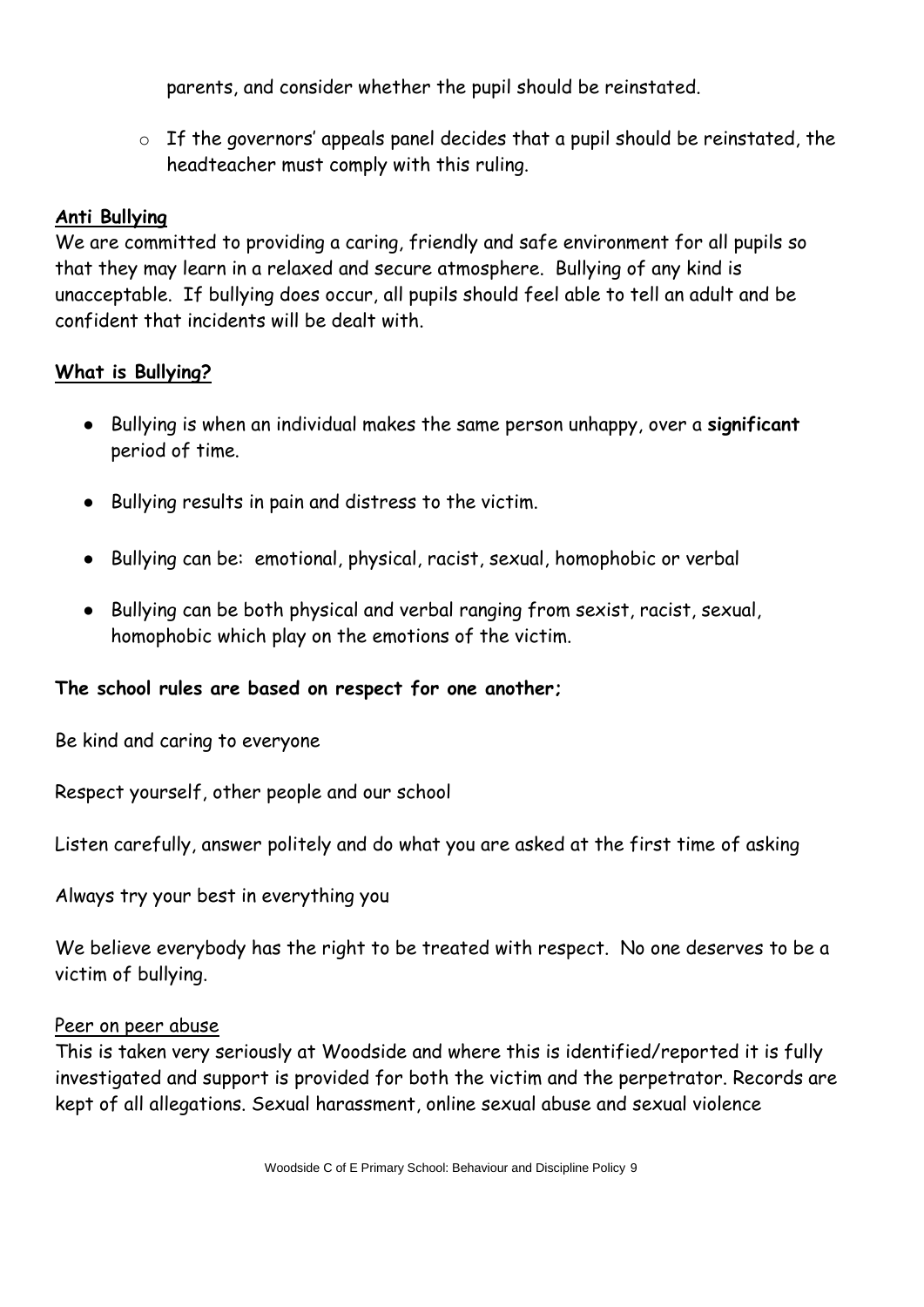(including sexualised language) is unacceptable. The Jigsaw programme taught across the school specifically addresses sexual harassment, online abuse, sexual violence and issues of consent and what constitutes a healthy relationship, both online and offline.

# **Conclusion**

This policy has been written with Christian Values at its heart, valuing each of God's children. We are determined that the school will be a place where individuals grow and thrive.

# Appendix 1

Examples of affective statements and questions that all staff will use with the children **Statements** 

- 1. I am sorry that I misunderstood the situation…………….
- 2. I felt really proud of you when I heard………
- 3. I feel really pleased and encouraged that you made the right choice.
- 4. I respected your honesty and thank you.
- 5. I was very disappointed when you did that to………
- 6. I am upset and angry by what has just happened.
- 7. I feel that (describe action) was very disrespectful.

# Questions

- 1. What happened? Followed by:
- 2. What were you thinking about when you did that?
- 3. How did your actions affect…..?
- 4. How do you think……..felt about what you did?
- 5. How do you feel about what you did?
- 6. How do you feel about what you did and the affect it had on me?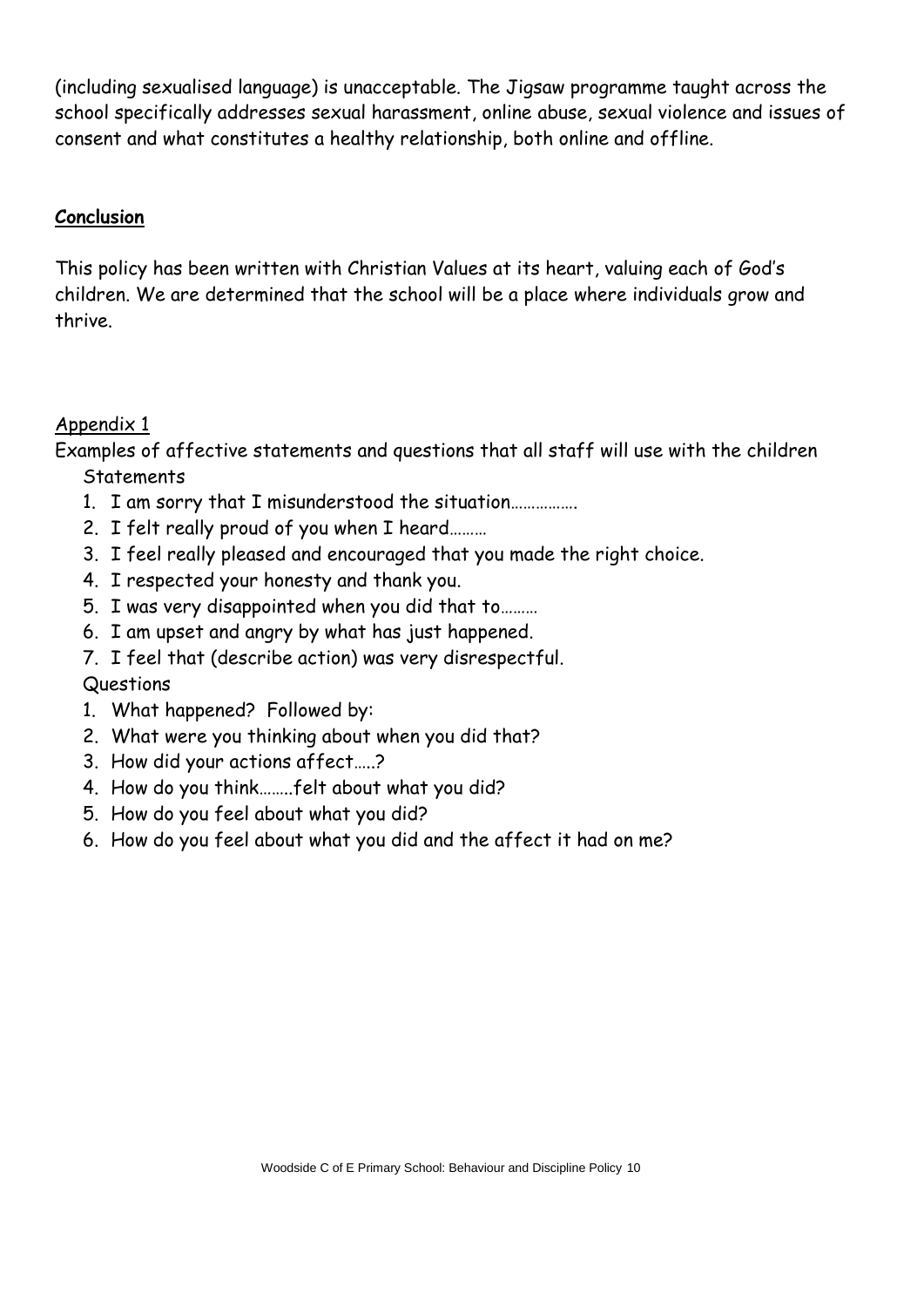# **PHYSICAL INTERVENTION**

# **Appendix to Behaviour Policy.**

#### **Aim**

The main aim of the physical intervention statement, is to establish a school community with means of supporting children whose behaviour requires some form of physical intervention (in conjunction with the school's behaviour policy).

# **Principles**

It is recognised that there may be occasions when an individual child's behaviour has deteriorated to the point where he/she is not only a danger to him/herself but also to others. Even though all aspects of the school's behaviour policy may have been strictly adhered to and carried out, there could be times when the situation has become untenable. On these infrequent occasions, it may be necessary to remove the child to a place of safety in order for the situation to be calmed and resolved.

#### **Responsibilities of staff dealing with physically disruptive children:**

In all cases where it is necessary for adults to remove children from a potentially dangerous situation by physical means, it must be remembered that the child concerned is still owed a duty of care and that the least physical intervention is still the most desirable course of action. The adults concerned in the physical act of removing a child to a place of safety, also owe themselves a duty of care to ensure that they too are not placed in a position of harm by their actions.

#### **Positive handling procedures:**

Depending on the age of the child and the degree of physical intervention which is deemed necessary, the type of contact between staff member and child will vary. In the event of a situation deteriorating to the extent that physical intervention is required, the member of staff involved initially should normally seek the assistance of another member of staff. Only staff who have received 'Team Teach' training will be involved with physical handling. It is also important that staff members should have a witness that no excessive physical intervention techniques have been employed and that due consideration is given to the safety of pupils and staff during the duration of the incident. **Staff who have a physical**